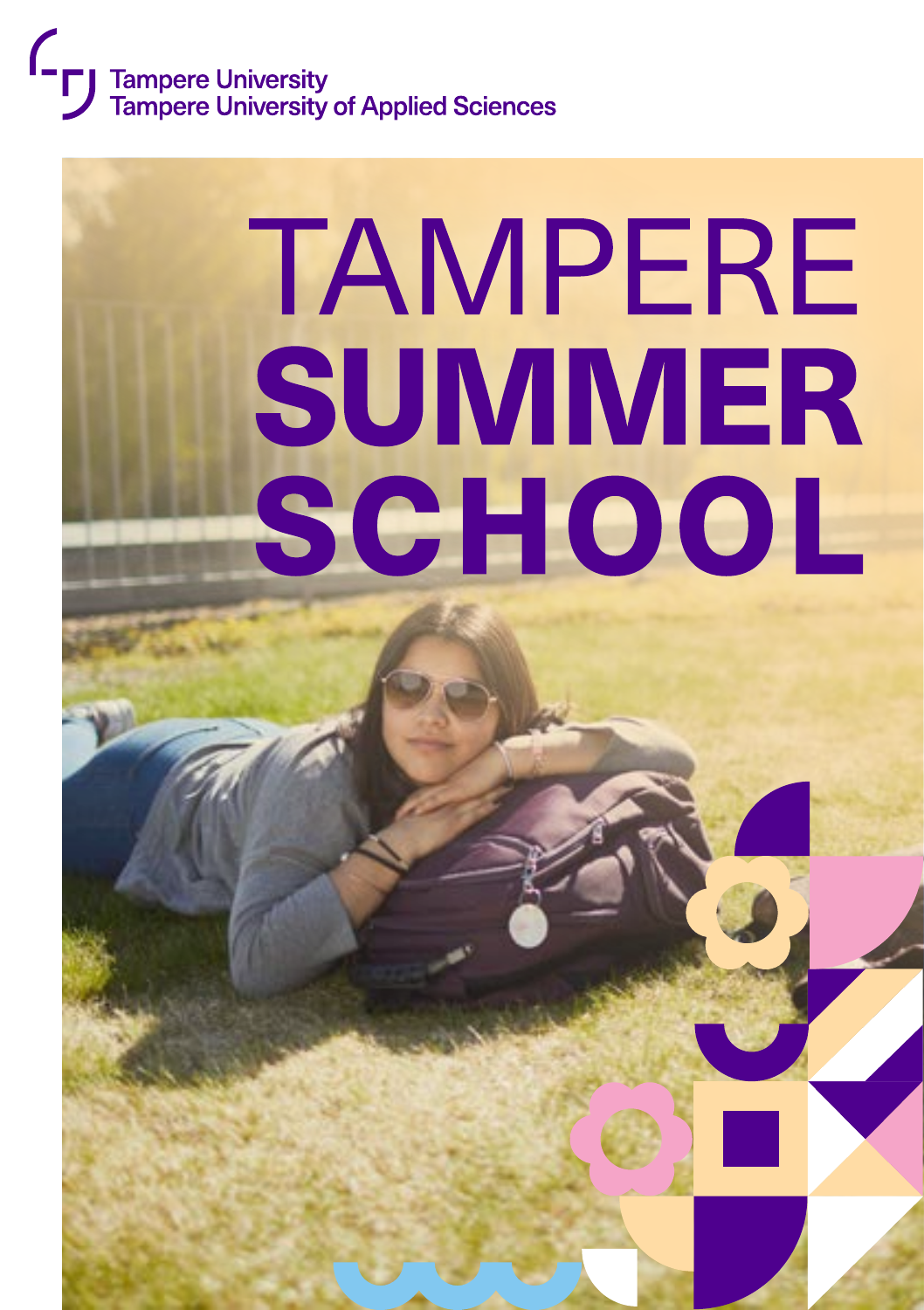## TAMPERE SUMMER SCHOOL **2-13 August 2021 // Online Programme**

#### **Business & Management**

- Doing Business in India (3 ECTS)
- Cross Cultural Management and Marketing (5 ECTS)
- Knowledge Management and Arts Driven Innovation for Organizational Development (5 ECTS)

#### **Communications & Computer Science**

- Design from the Future Critical, Speculative and Fictional Design (5 ECTS)
- Forecasting and Data Analytics via Gamification (3 ECTS)
- Fundamentals of Accessibility (5 ECTS)
- Programming 1: Introduction to Programming (2 ECTS)
- Sustainable Digital Life: Methodological Aspects (5 ECTS)

## **Sciences**

- Creating Connections through Music at the Global World (5 ECTS)
- Health and the Environment (3 ECTS)

**Education & Health** 

- Introduction to Youth and Social Circus Pedagogy (5 ECTS)
- Structured Data Search (3 ECTS)

#### **Engineering & Architecture**

• Approaching Pattern Language (2 ECTS)

#### **Languages**

- Basics of Finnish (3 ECTS)
- The Art of Public Speaking (3 ECTS)

#### **Social Sciences**

- Arctic Geopolitics and Climate Change (5 ECTS)
- Global and Multicultural Society (5 ECTS)



#### **Please see the course descriptions and exact teaching dates at**

**[tuni.fi/summerschool](https://www.tuni.fi/en/study-with-us/summer-school)**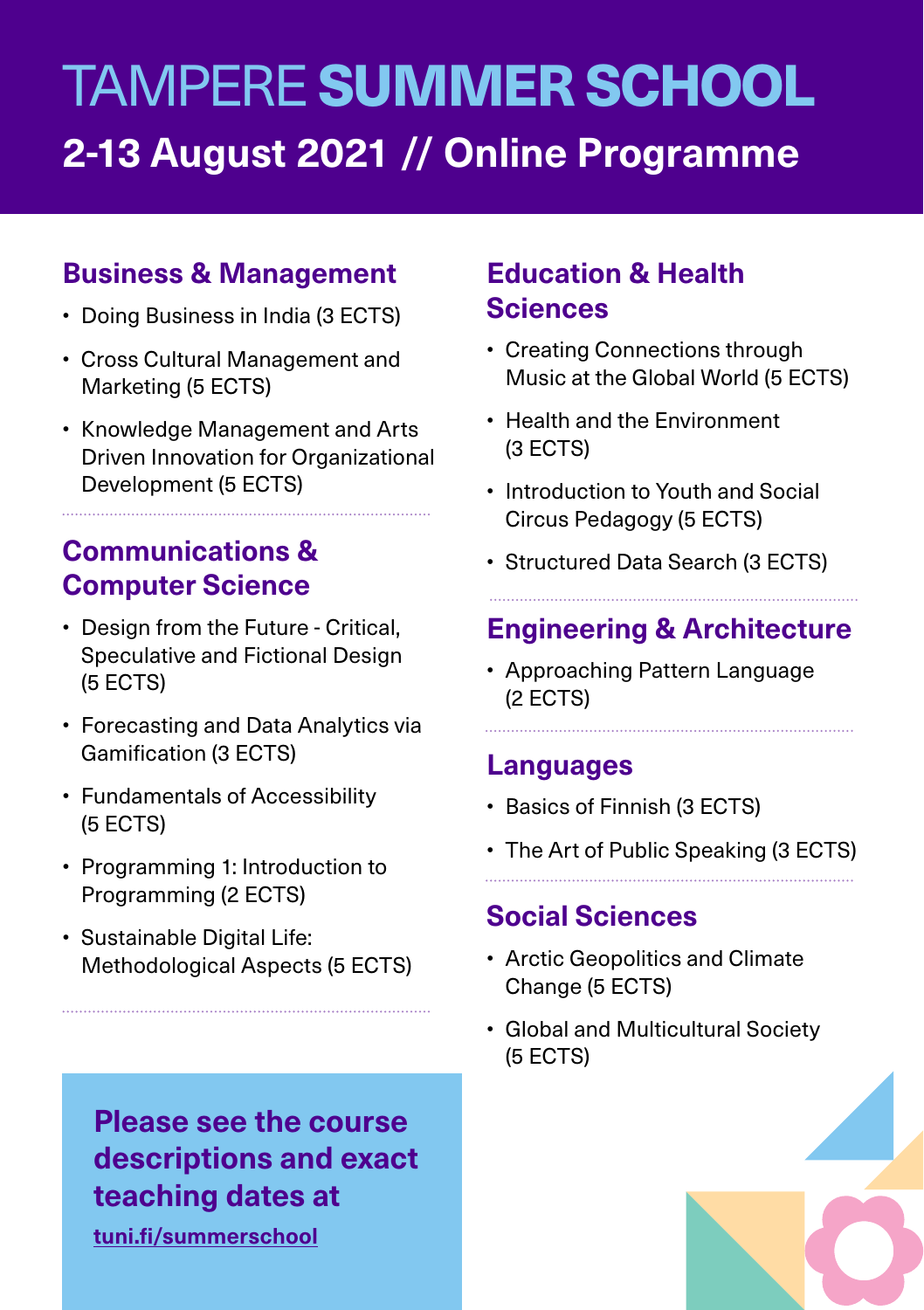Potential earth saving in progress.

## Warm Welcome Information for Applicants

#### **Eligibility**

Tampere Summer School is intended for university and applied university students and graduates from all over the world. We welcome applications from Bachelor, Master and PhD students of all academic fields, but please remember to check coursespecific requirements in the course descriptions. All applicants must be proficient in English.

#### course, for example, is 525 euros. For exchange and degree students of the TAU, and TAMK (academic year 2021-2022) courses are free of charge. The course fee includes registration to the course, customer service, teaching, a transcript and a certificate.

#### **Course Fee**

Course fee for students not registered at the Tampere University (TAU) or Tampere University of Applied Sciences (TAMK) is 140 euros for 1 ECTS. For online courses there is a discount of -25 % of the normal cost. The price for a 5 ECTS

**Application period 1 April – 7 June 2021 [Read how to apply to Summer](https://www.tuni.fi/en/study-with-us/summer-school/how-to-apply)  [School](https://www.tuni.fi/en/study-with-us/summer-school/how-to-apply)**